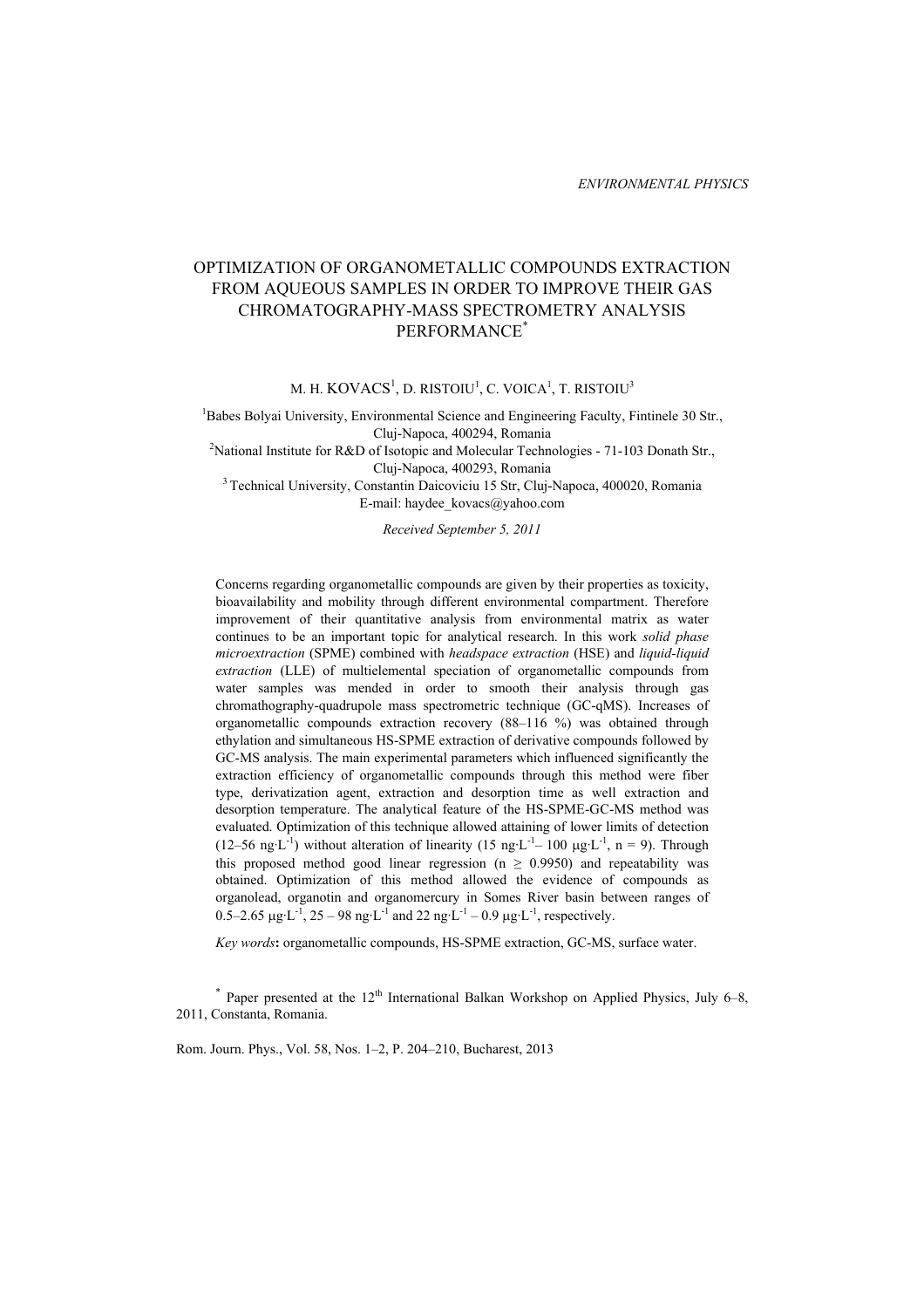### **1. INTRODUCTION**

Concerns regarding the presence of organometallic compounds in surrounding environment are caused by their toxicity and bioavailability [1]. Their presence in environment could be explained once through direct discharge which is mainly linked to human activity and secondly by the bioconversion of the inorganic contaminants, process which is induced by biota [2].

Unfortunately these organometallic compounds are mobile in the biosphere and continue to undergo to several biogeochemical cycles throughout they suffer continuous changes in their structure and properties, resulting in formation of more organometallic species [3].

Considering their extensive presence in all environmental media as well their adverse effects on human health and biota, their quantitative and qualitative determination from complex environmental matrix has become more interested [5].

Unfortunately their determination from environmental matrices as well biological matrices are extremely difficult owing to their matrix effects and presence in low amount in the sample [6, 7]. Therefore in order to perform their analysis in important to establish adequate extraction, preconcentration and separation methods.

The most important organometallic compounds owing to their extensive abundance in almost all environmental media as well to their increased ecotoxic properties are organomercury, organolead and organotin species [8].

## **2. EXPERIMENTAL**

## 2.1. MATERIALS AND REAGENTS

Organic species of tin as *monobutyltin trichloride* (MBT), *dibutyltin dichloride* (DBT) and *tributyltin chloride* (TBT) were purchased from Sigma-Aldrich, Germany. Organic forms of lead as *trimethyllead chloride* (TML) and *triethyllead chloride* (TEL) were also getting from Sigma-Aldrich, Germany while organic species of mercury, including methylmercury chloride (MeHg) and mercury (II) nitrate were obtained from Merck, Germany. All other used chemicals and solvents were analytical-reagent grade.

## 2.2. SAMPLING CONDITION

Surface water samples were collected in polyethylene bottles excepting cases when organic mercury species were the target analytes, case in that samples were collected in Teflon containers in order to avoid metallic compounds reaction with bottle surface. Before all sampling campaign the sampling bottles were subjected to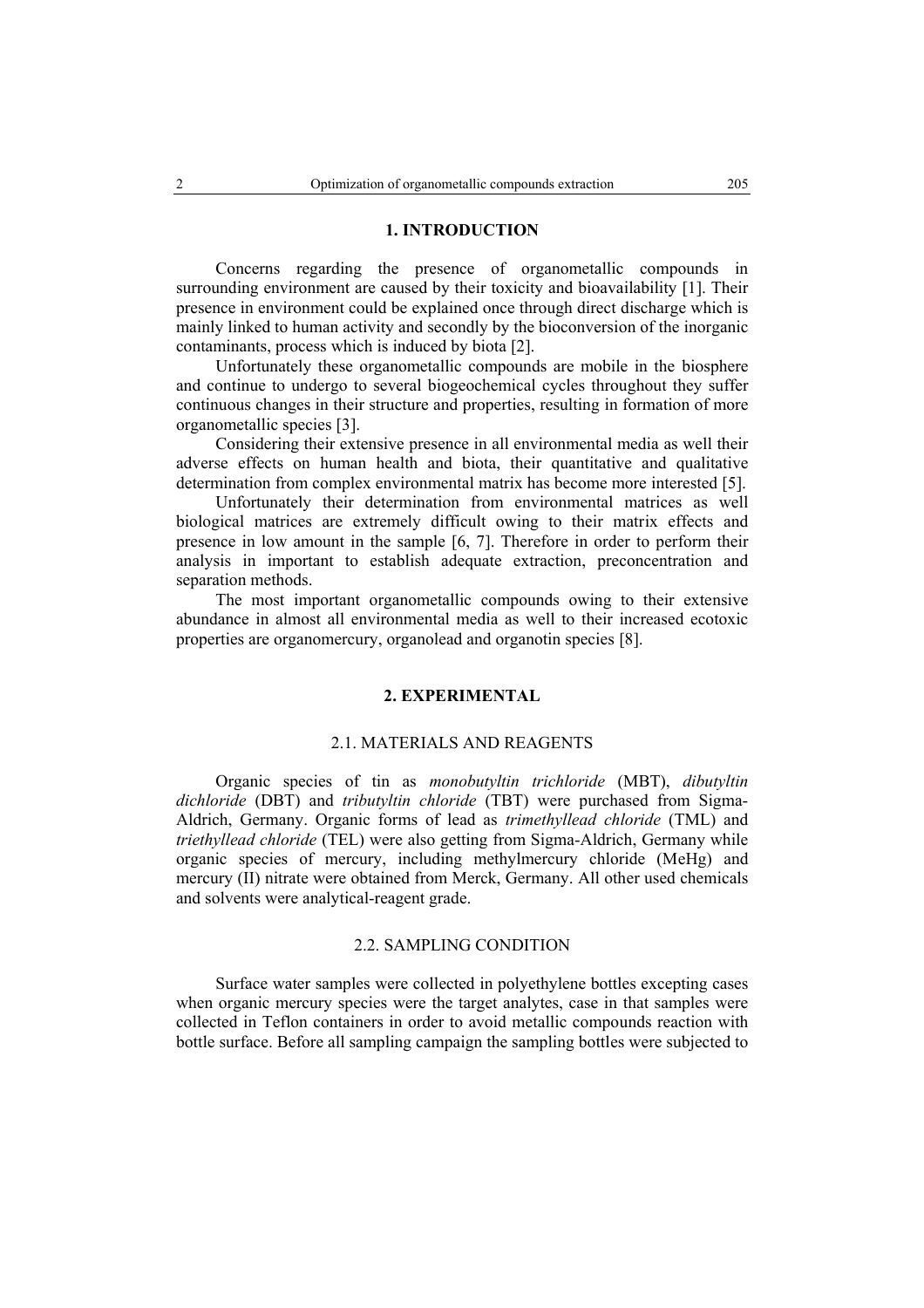acid cleaning with  $HNO<sub>3</sub>$  in order to remove possible metal impurities from the bottles wall and to prevent further metal adsorption. All samples were stored in dark at 4 ºC until analysis.

## 2.3. INSTRUMENT

Gas chromatographic equipment engaged with a quadrupole mass spectrometer detector, Thermo Electron Corporation product, was used in order to perform the analysis of organometallic species. An automated headspace-solid phase microextraction device, Thermo Electron Corporation product, was employed to perform these species extraction from water matrices.

SPME extraction optimizations of proposed organometallic compounds were performed on polydimethylsiloxane fiber (PDMS) with 100 and 30 µm thickness, respectively, and with divinylbenzene/carboxen/polydimethylsiloxane fiber (DVB/CAR/PDMS) with 50µm/30µm thickness. All fibers were conditioned before use, according to instructions of manufacturer. Conditioning process involved heating of fiber in the chromatographic injection port of the instrument at  $250 - 270$  °C (depending on fiber type) between  $1 - 6$  h time period, depending also by fiber type. Splitless mode of split/splitless injector (2 mm i.d. glass liner) was used in order to perform the analysis. Target organometallic compounds separation was obtained using a TR-5MS (5 % phenyl/methylsiloxane) fused-silica column with 30 m length, 0.25 mm i.d. and 0.25 µm film thickness. Used column temperature started from 40 ºC which was maintained constant for 3 minutes, followed by an 20  $^{\circ}$ C·min<sup>-1</sup> increasing program until 250  $^{\circ}$ C, which was maintained constant for 5 minutes. As carrier gas, helium was used with the following flow rate:  $0.9 \text{ mL-min}^{-1}$  for 7 minutes time period, followed than by a 1.2 mL·min<sup>-1</sup> flow rate which was maintained for the rest of the analysis time. The quadrupole mass spectrometer detector transfer line and ion source temperatures were set at 250 and 200 ºC, respectively in all analysis case. Electron impact ionization (EI) mode was used with 70 eV electron energy. In case of full scan mode the mass range was set between  $40 - 500$  m/z, while in case of selective ion monitoring (SIM) mode the target masses were: 217, 246 m/z for methylmercury; 223, 253 m/z for inorganic mercury; 231, 260 m/z for trimethyllead; 237, 295 m/z for triethyllead; 179, 235 m/z for monobutyltin and 149, 179 m/z for dibutyltin as well for tributyltin.

### **3. RESULTS AND DISCUSSIONS**

### **3.1. DERIVATIZATION PROCESS OPTIMIZATION**

Most of organometallic compounds are polar compounds than nonpolar compounds, therefore in order to could perform their chromatographic analysis is necessary to be derivatized prior analysis.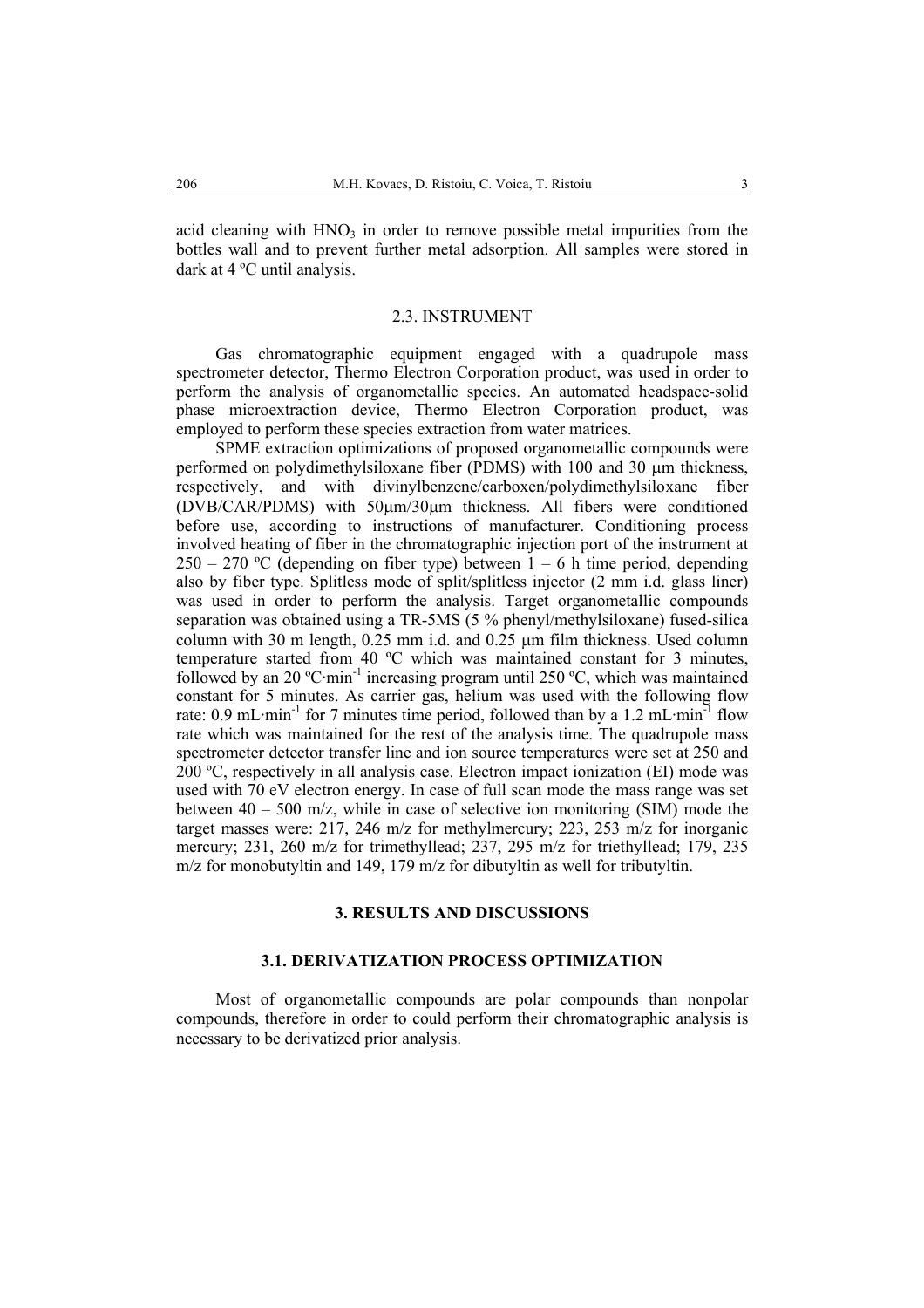In this case derivatization process was performed using  $N_{\text{a}}$   $N_{\text{a}}$ . Evaluation of pH influence on derivatization efficiency was evaluated and results showed highest derivatization yields for all compounds at 5 pH – see Fig. 1.

## **3.2. ORGANOMETALLIC COMPOUNDS EXTRACTION OPTIMIZATION**

As regards liquid-liquid extraction, good limits of recoveries and reproducibility were obtained in case of extraction with hexane than in case of isooctane – see Fig. 2.

In some cases during extraction process emulsion are formed which make compounds separation more difficult. According of this problem could be done by sample acidification with HCl followed by its centrifugation with 6500 rpm for 5 minutes.



Fig. 1 – pH influence on derivatisation efficiency.

 In case of HS-SPME extraction, 10 mL of water sample which contain 0.8 acetate buffer solution (to achieve 5 pH) and 45  $\mu$ L of 5 % (w/v) of NaBEt<sub>4</sub> was placed in glass vials and closed as sun as possible with PTFE-coated silicon rubber septum. The vials were exposed to heat in order to allow headspace extraction. Good responses were obtained in case of heating exposure at 95 ºC for 25 minutes time period under dynamic condition (stirring) for all organometallic compounds.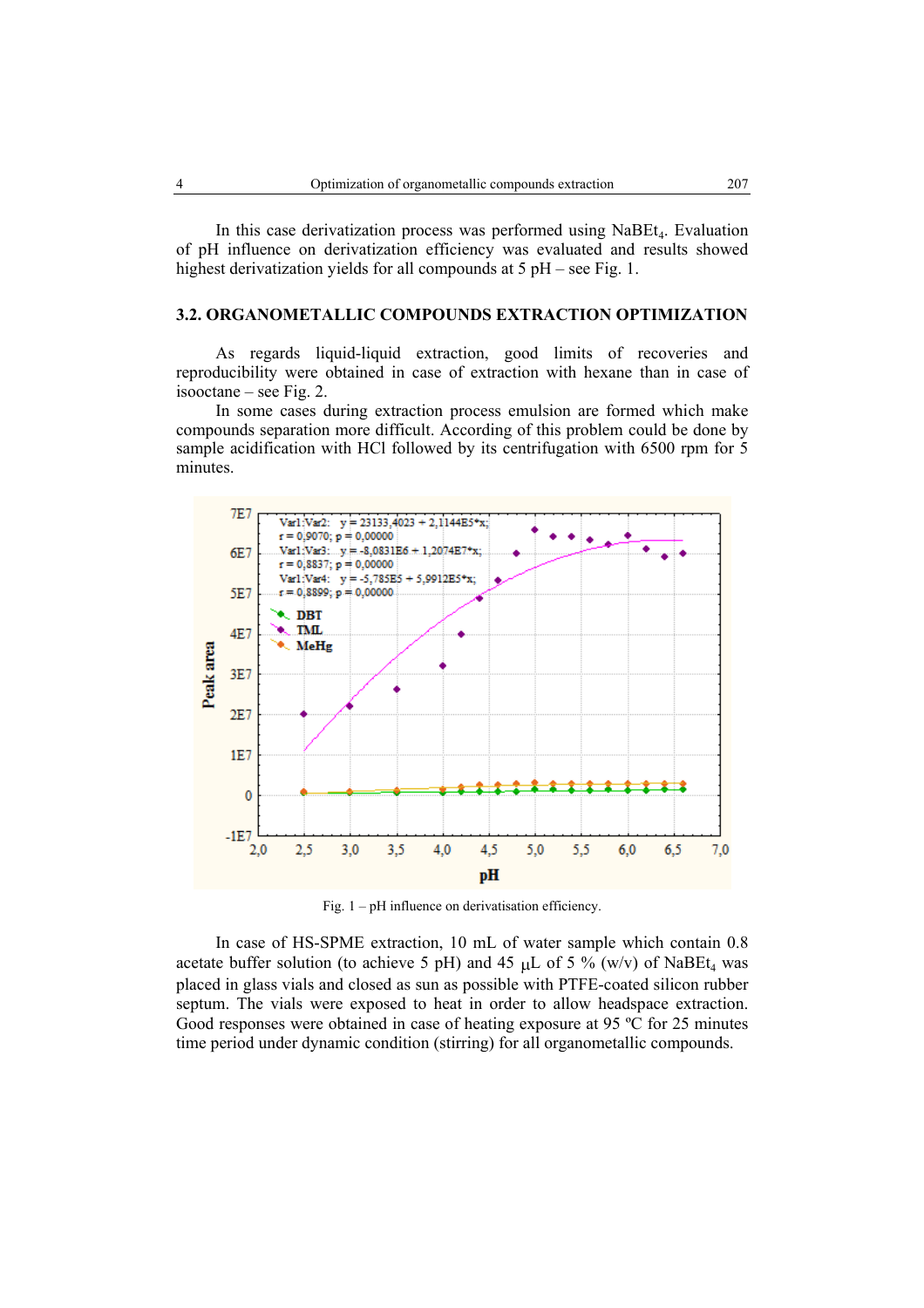

Fig. 2 – Solvent extraction efficiency in case of liquid-liquid extraction (LLE).

 In several studies has been demonstrated that once with agitation it is lowered the time required for extraction time because the equilibrium between phases (water and headspace as well fiber coating) is more rapidly achieved. This resulted in increasing of extraction rate. In our study the water sample matrices was subjected to different stirring rate in order to achieve a higher response from the target organometalic compounds. The following stirring rates were tried on our water sample matrices: 0, 100, 250, 500, 750, 1 000, 1 200, 1 400, 1 800, 2 500 and 3 000 rpm, respectively. From these good response was obtained at 1 400 rpm was obtained, hence this was considered in the next analysis. But in most of SPME case just through sample stirring, the HS-SPME method performance can't be increased well, therefore the time appropriate for extraction is extremely important because through this is enhanced the equilibrium between the involved phases as headspace, water and fiber coating. In the next several experiments were done in order to choose the most convenient extraction time. Considering the antecedent studies it was supposed that an increasing extraction time foster achieving a better response from the target analytes. In this case times between range of 1–10 minutes proved good extraction efficiency, therefore 5 minutes was settled for extraction has proved to be quiet enough, therefore this considered for the next – see Fig. 3. As desorption time, 10 minutes was found to be optimal at 240 ºC.

 Throughout these optimization of sample preparation and extraction good performance were obtained on GC-qMS analysis. Method performance parameters as limit of detection, recovery and correlation coefficient values of all target organometallic compounds are presented in Table 1.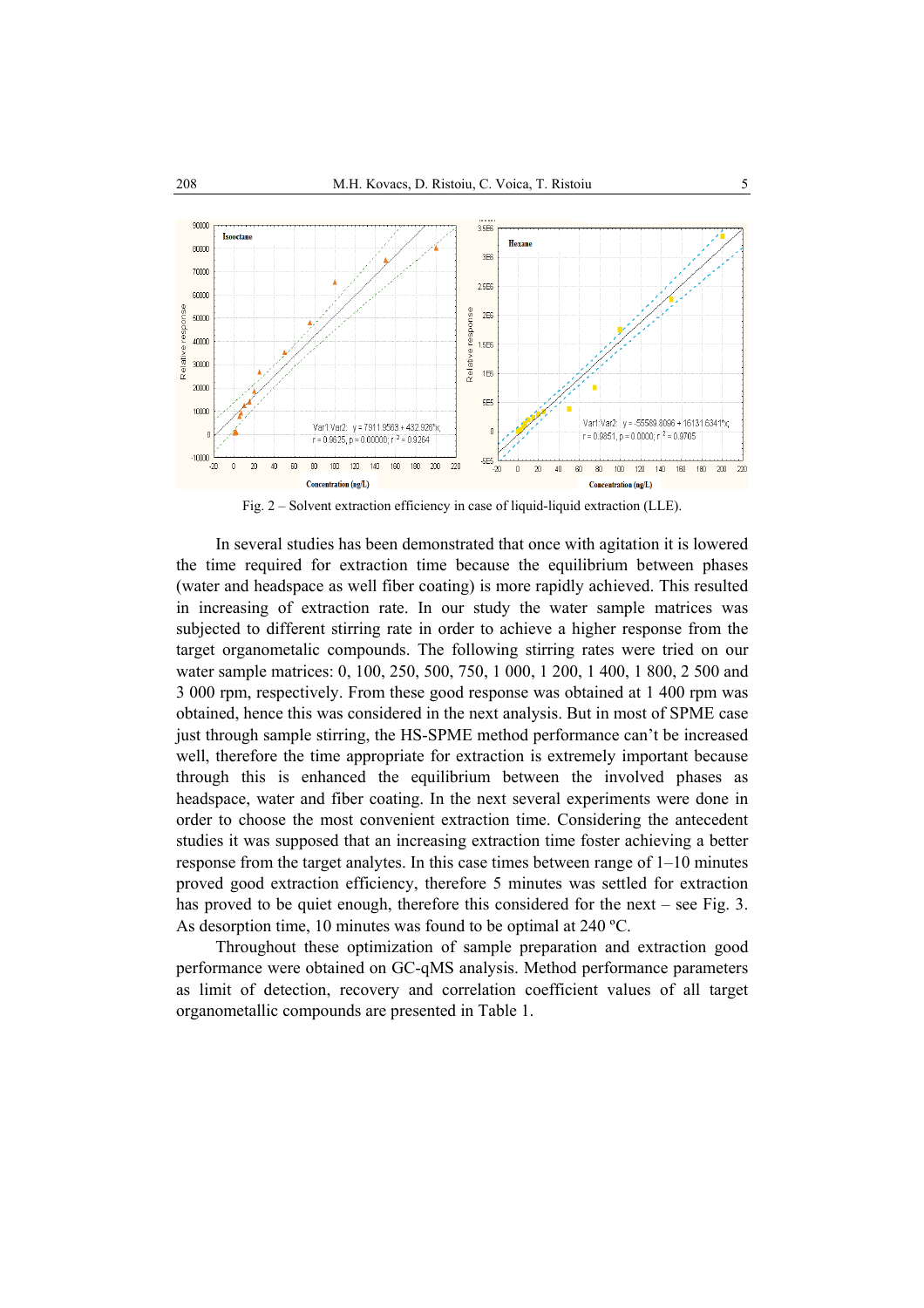

Fig. 3 – Solid phase microextraction (SPME) efficiency optimization through adjustment of extraction time and stirring rate.

#### *Table 1*

Data regarding method performance in case of organometallic compounds determination from water matrix

| Compounds  | Correlation | <b>Recovery</b> | <b>Limit of detection</b>            | $R.S.D.$ $(\% )$ |
|------------|-------------|-----------------|--------------------------------------|------------------|
|            | coefficient | $\frac{6}{6}$   | $(n\mathbf{g}\cdot \mathbf{L}^{-1})$ |                  |
| <b>MBT</b> | 0.9958      | 88              | 25                                   | 3.5              |
| <b>DBT</b> | 0.9985      | 105             |                                      | 2.8              |
| <b>TBT</b> | 0.9967      | 96              | 56                                   | 4.0              |
| <b>TML</b> | 0.9954      | 93              | 16                                   | 1.8              |
| <b>TEL</b> | 0.9942      | 101             | 20                                   | 3.2              |
| MeHg       | 0.9944      | 116             | 18                                   | 3.0              |

#### **4. CONCLUSIONS**

 The analytical feature of the HS-SPME-GC-MS method was evaluated. Optimization of this technique allowed attaining of lower limits of detection (12–56 ng·L<sup>-1</sup>) without alteration of linearity (15 ng·L<sup>-1</sup>–100 µg·L<sup>-1</sup>, n = 9). Through this proposed method good linear regression ( $n \geq 0.9950$ ) and repeatability was obtained. Optimization of this method allowed the evidence of